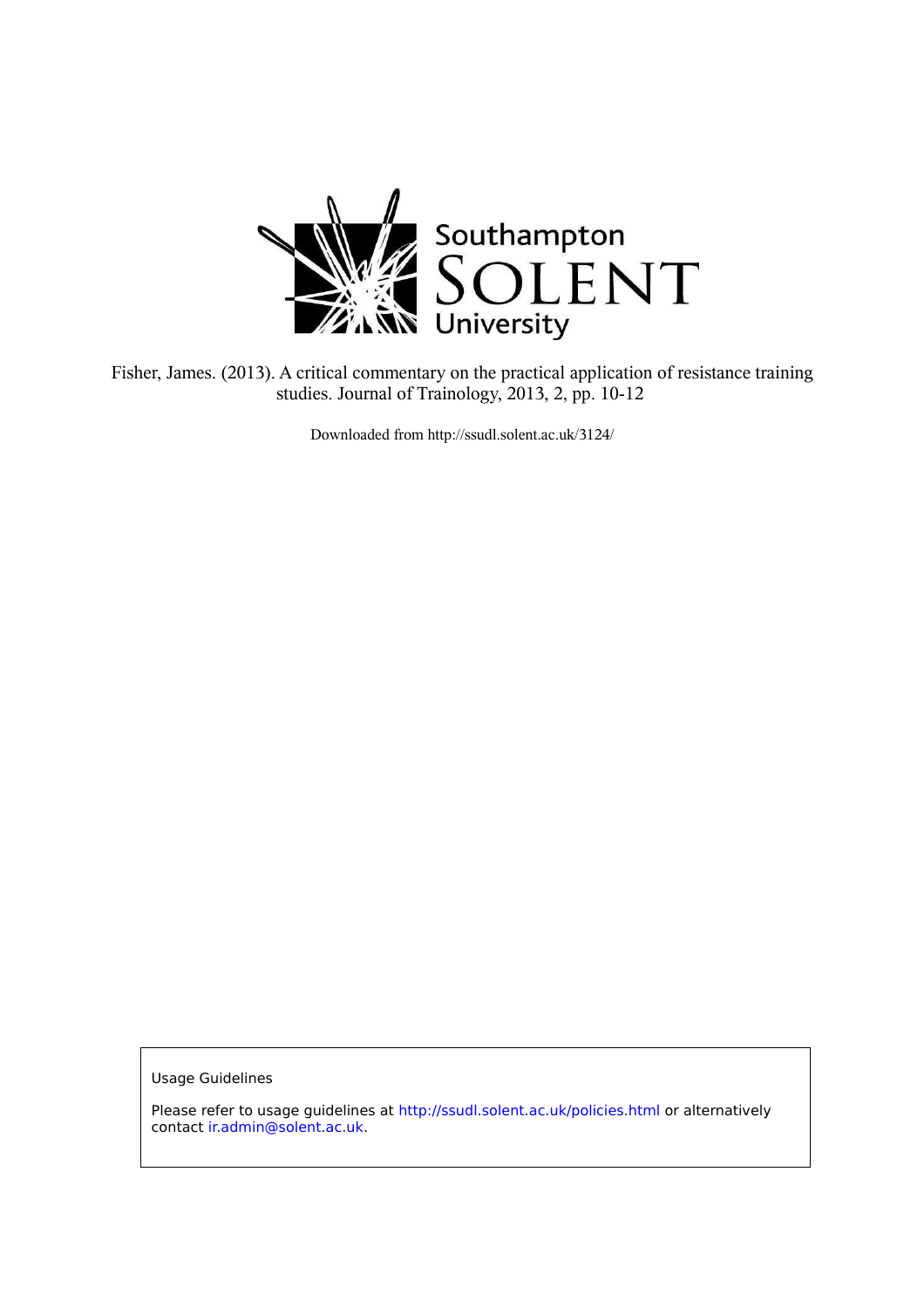# **A Critical Commentary on the Practical Application of Resistance Training Studies**

## James Fisher

- *Objectives:* The purpose of this communication is to discuss the need for methodological detail and accuracy in resistance training publications. In doing so the hope is that future research might provide greater clarity, and thus have greater validity serving to (i) advance our physiological understanding of human adaptation, and (ii) provide coaches, trainers, and trainees with methods and results to better accommodate their own practice.
- *Design and Methods*: The sample of literature discussed herein has been considered due to previous exclusion from a larger review article due to a lack of control and/or reporting of independent variables. The present article follows a narrative review format discussing these methodological limitations.
- *Results*: A number of previous publications have failed to control, and/or report with clarity, independent variables such as exercises performed, repetitions, load, contractions, intensity of effort and total training volume both within and between intervention groups.
- *Conclusions*: The results show that a previous lack of control/clarity in resistance training studies can hinder the scientific validity and practical application of any results obtained. By discussing this topic, the hope is to remind researchers, authors, editors, and reviewers of the need for scientific rigour throughout the process of research publication. *(Journal of Trainology* **2013;2:10-12**

**Key words:** exercise  $\blacksquare$  methodology  $\blacksquare$  strength  $\blacksquare$  hypertrophy  $\blacksquare$  training

## **Introduction**

The practical application of scientific research in the area of resistance training cannot be underestimated. Large organisations such as the American College of Sports Medicine (ACSM)<sup>1</sup>, and National Strength and Conditioning Association  $(NSCA)^{2,3}$  publish regular recommendations based around peer-reviewed research. Whilst these publications might receive criticism<sup>4-6</sup> the existence of this debate within an open forum is important for coaches, trainers, and the layperson to consider when following guidelines for their own resistance training prescription.

Whilst many articles consider strength or hypertrophic gains from single exercises a more pragmatic approach might be to consider the effects of '*real-life*' training protocols. However the research and publication of such pieces should not be undertaken at the expense of the scientific rigour necessary to accommodate any practical and statistical analysis. Recent publications have suggested differing perspectives on the importance of training variables such as intensity of effort<sup>7</sup> and volume<sup>8</sup> . However, in context *all* resistance training variables are crucial to consider, control, and/or measure. As such research should accommodate this clarity to both assist in the growth and progression of comprehensive resistance training research studies, as well as to benefit the individuals for whom this research is completed – coaches, trainers and trainees.

During a recent literature search the author of the present

communication was surprised to find a number of published articles which have failed to accurately detail their training protocol; some of which are discussed herein.<sup>9-14</sup> It seems unnecessary to perform a lengthy systematic review of this area and as such the current piece is a short commentary which highlights the potential limitations of previous publications to assist in the accuracy of future research.

#### **Methodological Ambiguity**

Due to the very nature of this communication it is important to consider the methodological concerns of the research discussed in context of the authors' conclusions. For example Häkkinen and Kallinen<sup>9</sup> appear to suggest that if a workout is divided into two sessions in a day, equated and compared to a group performing the workout in a single session; that greater hypertrophic gains are possible in the quadriceps. Within their study two groups trained on every second day for 6 weeks, reversing the protocol after 3 weeks (e.g. one group trained 1 x / day for 3 weeks and then divided the workout in to  $2 \times$  / day for 3 weeks and vice versa). The authors state that participants performed a squat exercise with a training load of 70-100% 1RM, for between 1 and 3 repetitions per set, totalling 18-22 contractions per session. Without the clarity of whether this exercise was completed to repetition maximum (RM) or momentary muscular failure (MMF) the knowledge of a *range* of loads, repetitions, and contractions only serves to suggest a

Received July 30, 2013, accepted August 16, 2013

From the Centre for Health Exercise and Sport Science, Southampton Solent University, East Park Terrace, Southampton, SO14 0YN, UK (J.F.) Communicated by Takashi Abe, PhD

Correspondence to Dr. James Fisher, Centre for Health Exercise and Sport Science, Southampton Solent University, East Park Terrace, Southampton, SO14 0YN, UK. Email: James.fisher@Solent.ac.uk

*Journal of Trainology* **2013:2:10-12 ©2012 The Active Aging Research Center http://trainology.org/**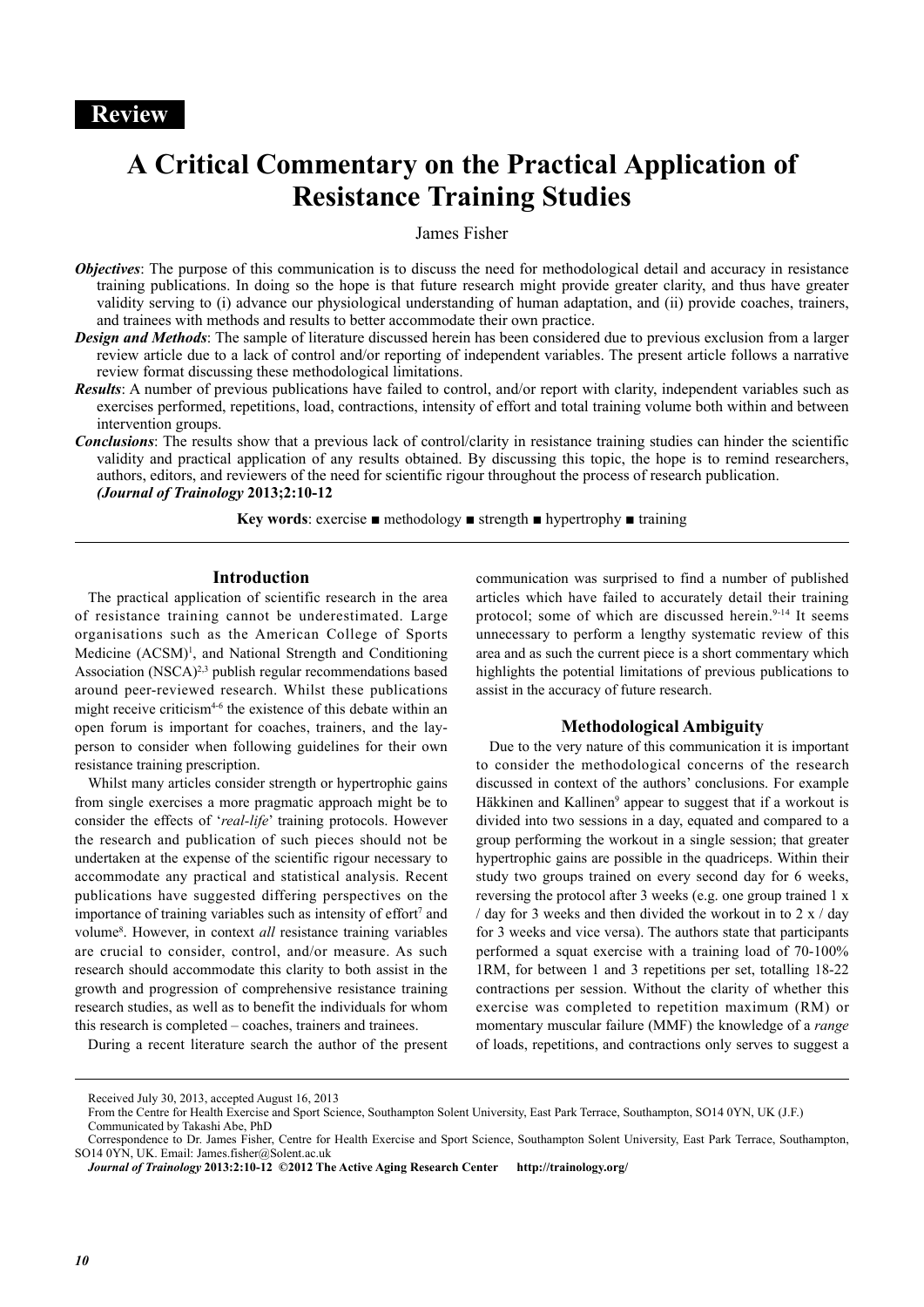variance between each participants' training protocol. They continue by stating that an additional quadriceps exercise of *either* a knee extension *or* leg press was performed, with a training load between 60 and 80% 1RM for 5-10 repetitions, totalling 20-40 contractions per exercise. From this detail are we to assume that stimulation and training effect of the quadriceps is equal between an isolated (knee-extension) and a compound (leg press) exercise when training with 20% greater or lesser load and performing half or double the number of repetitions and contractions? Other research has proposed that the quadriceps have significantly greater involvement in an open-chain knee-extension exercise compared to closed-chain leg press exercise<sup>15</sup> which suggests any such assumptions would be inaccurate. Häkkinen and Kallinen<sup>9</sup> continue by stating that the training program included 3 to 4 other exercises each workout for the main muscle groups of the body, however they fail to clarify what these exercises are. From both a scientific and practical aspect we should consider how useful the results from this study are if we don't know *exactly* what exercises, loads, repetitions, or contractions different participants performed.

A further study considered muscular hypertrophy over a 12 week intervention between middle-aged and elderly participants training using a unilateral (UNIL) or bilateral (BIL) knee extension exercise.<sup>10</sup> The authors state that both UNIL and BIL groups trained  $2 \times /$  week for 12 weeks where the training intervention progressed every 4 weeks beginning with a load of 40-50% 1RM for 10-12 repetitions for 3-4 sets (weeks 1-4). This progressed to 60-80% 1RM for 6-8 repetitions, for 3-5 sets (weeks 5-8), and finished with a load of 70-90% 1RM for 3-6 repetitions for 4-6 sets (weeks 9-12). Again the authors did not clarify that participants trained to RM or MMF. We might consider the possible variances in training protocol between participants; for example during the first 4-week phase, one person might have performed 12 repetitions for 4 sets at 50% 1RM, whilst another might have performed 10 repetitions for 3 sets at 40% 1RM; if both participants have a hypothetical 1RM of 100kg this equates to total training volume of 2,400kg (12 x 4 x 50) and 1,200kg (10 x 3 x 40), respectively. We could further consider the magnitude this might have over the following 4-week phases, including repetitions, loads and sets over a 2 x / week, 12-week period. Each participant performed between a maximum of 70,720kg and minimum of 24,960kg of total work over the 12-week period. This shows a considerable disparity between the two training regimes and thus it is worth considering that this intra-group training variation might have been a reason for the lack of between group statistical significance.

In addition other studies have simply been too vague in the training protocol; for example Ahtiainen, et al.<sup>11</sup> compared 8 male strength athletes (SA) against 8 physically active males (NA) measuring the hypertrophy of the quadriceps muscles following a 21 week intervention. The authors state that *"large inter-individual variation was observed in the strength training programs among the present strength athletes"* and also that the training program has been presented earlier.<sup>12</sup>

However, upon review of the previous article<sup>12</sup> the training routine contains so many variations of load, volume, repetition duration, and exercise selection throughout the intervention, that it is simply impossible to know exactly how each participant or group of participants actually trained. Whilst the present author appreciates that this is potentially realistic in its representation of normal variation in a person's training regime, this kind of disparity between participants and groups makes accurate analysis impossible.

Another study, this time considering the effects of concurrent strength and endurance training versus strength training only<sup>13</sup> details within the methods section that the strength training protocol included:

*"four to five exercises for the other main muscle groups of the body (bench press and/or the triceps pushdown and/or lateral pull-down exercise for the upper body; the sit-up exercise for the trunk flexors and/or another exercise for the trunk extensors; and the bilateral/unilateral elbow and/or knee flexion exercise and/or leg adduction/ abduction exercise)….with loads of 50% to 70% 1RM… 10-15 repetitions per set….3-4 sets of each exercise".*

This lack of scientific clarity continues throughout the rest of the training intervention. Whilst results from this kind of study are intriguing, in reality they likely allow no practical application since no-one can be clear on exactly what protocol to follow.

It might be easy to surmise that since the aforementioned articles $9-13$  are somewhat dated (1991-2003) that this lack of detail no longer occurs in published journal articles. However, more recent evidence exists in a failure to control frequency, load and intensity of effort in a training intervention where the researchers were considering lumbar multifidus cross sectional area.<sup>14</sup>

### **Conclusion and Future Consideration**

The articles discussed herein, and others, <sup>16,17</sup> are expected to have undergone ethical approval, an extensive drafting and writing process between multiple authors, and finally a rigorous peer-review/editorial process. It is therefore surprising that such articles reach publication in such esteemed journals when their application is significantly limited by a lack of scientific rigour. We might consider asking for whom resistance training studies are published; are they to satiate the *'publish or perish'* attitude, or are they to allow a deeper understanding of exercise physiology, and provide practical guidance to training regimes? With this in mind we urge researchers, authors, editors, and reviewers to have greater vigilance in ensuring any published trial is described with sufficient clarity for exact replication as well as both statistical and practical analysis and application of results.

#### **References**

- 1. Ratamess NA, Alvar BA, Evetoch TK, et al. American College of Sports Medicine position stand. Progression models in resistance training for healthy adults. *Med Sci Sports Exerc* 2009; 41: 687-708.
- 2. Faigenbaum A, Kraemer WJ, Blimkie CJR, et al. Youth resistance training: updated position statement from the national strength and conditioning